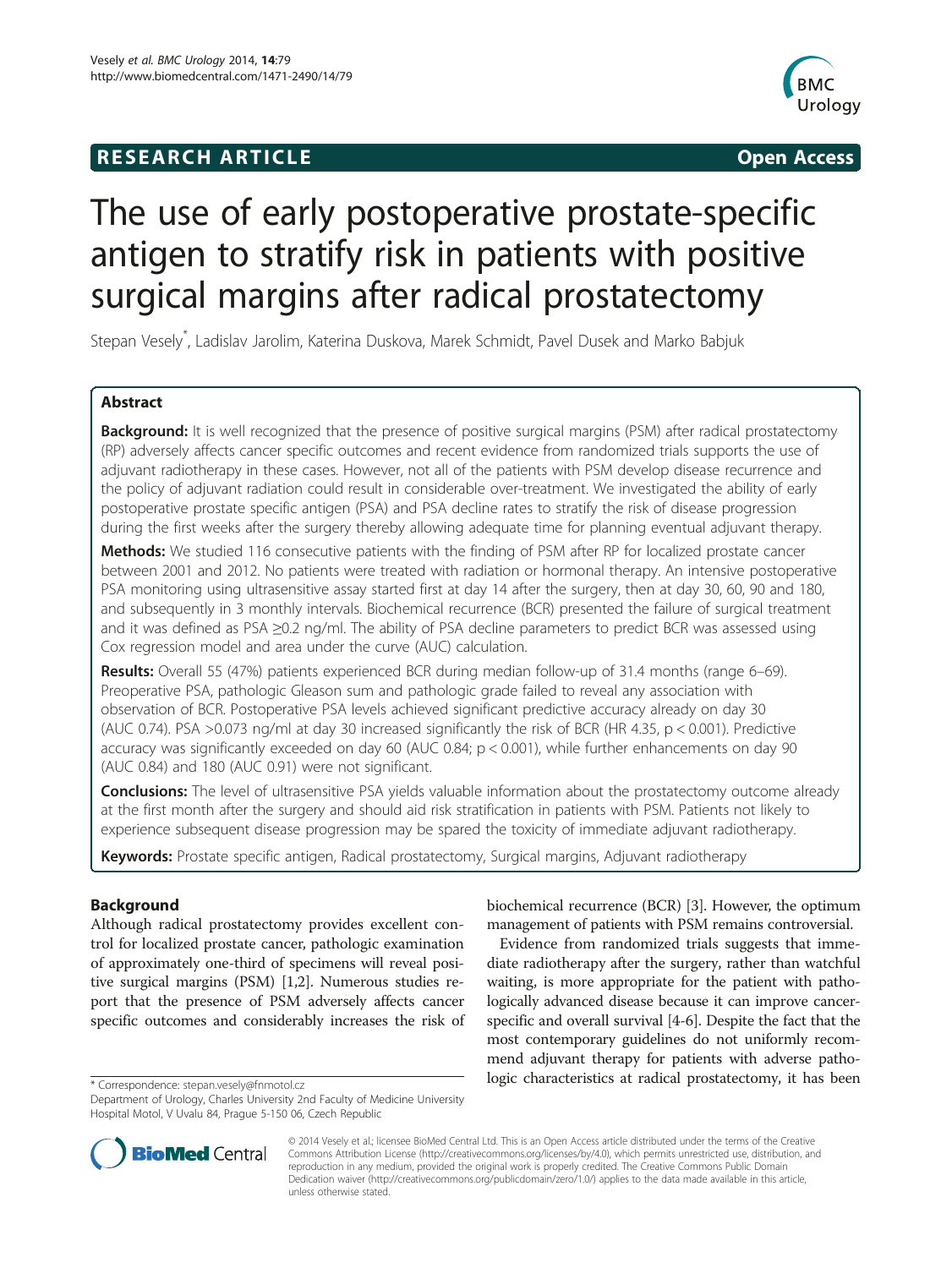shown that in daily clinical practice the patients with PSM were significantly more likely to receive immediate adjuvant treatment [\[7](#page-5-0)].

But not all of the patients with PSM develop BCR and the policy of adjuvant radiotherapy could result in considerable over-treatment. Therefore correct identification of those patients most likely to benefit from adjuvant management is of paramount importance. However, attempts to improve early staging after the surgery already hint at several difficulties. The ability of imaging modalities remains limited [[8\]](#page-5-0). The impact of PSM-associated variables (location, focality, length and Gleason score at the margin) on clinical decision making was not clearly established yet [[2\]](#page-5-0). Even routine use of frozen section on all cases has not fulfilled its expectation to provide effective control of surgical margin status [\[9,10](#page-5-0)].

Postoperative PSA measurements are generally performed 3 months after the surgery, although a significant decline in PSA may be detectable much earlier. Results from several studies indicate that intensive monitoring of PSA changes early after radical prostatectomy may provide clinically useful information, which facilitates identification of surgical failure [\[11-14\]](#page-5-0). Moreover, recently introduced ultrasensitive PSA detection techniques are offering a new insight into the changes in serum PSA at very low concentration. It has been demonstrated that after a properly performed radical prostatectomy, measurable PSA is most likely attributed to the presence of active prostate cancer cells rather than to retained benign prostatic tissue [[15,16](#page-5-0)]. It is therefore conceivable, that real candidates for immediate adjuvant therapy, who have active prostate cancer cells remaining in the body after the surgery, should present with higher postoperative serum PSA in a comparison to individuals with incorrect diagnosis of PSM.

This hypothesis prompted us to evaluate the ability of early postoperative ultrasensitive PSA levels to reduce the overtreatment rate by further stratification of potential candidates for immediate adjuvant radiotherapy.

## Methods

The study has received ethical approval by institutional review board of the University Hospital Motol (approval reference: EK-377/13). Data from 871 consecutive patients who underwent open or laparoscopic radical prostatectomy for clinically localized prostate cancer between May 2001 and March 2012 at our institution were reviewed. Pathological evaluation of prostate cancer surgical specimen revealed PSM in 183 patients (21.0%). Of these 183 patients, 63 (34.4%) received adjuvant treatment in terms of radiation or hormonal manipulation and these patients were excluded from the analysis. In order to provide the most accurate calculation of postoperative PSA dynamic, patients treated with neo-adjuvant hormonal and/or radiation

therapy prior to the surgery were excluded from the study as well  $(n = 2)$ . Additionally, since pelvic lymphadenectomy was not routinely performed in all of the patients, nodal involvement was not included in the statistical analysis and these patients  $(n = 2)$  were excluded from the study. This resulted in a final cohort of 116 patients available for statistical evaluation. Statistical comparison of clinico-pathological characteristics (PSA at diagnosis, Gleason grade, T stage) of patients with PSM excluded from the study did not differ significantly from the studied cohort (Chi-square test, Mann–Whitney test).

A positive surgical margin was defined as the presence of tumor at the inked surface of the resected specimen. Tumors were staged according to the 2002 TNM staging system. Extraprostatic extension was defined as the extension of the tumor beyond the confines of the gland into the periprostatic soft tissue. Prostate cancer Gleason grading was performed by a dedicated genitourinary pathologist. PSA determinations were carried out postoperatively on days 14, 30, 60, 90, 180 and at three monthly intervals thereafter. All the PSA tests were performed in a single hospital laboratory under standardized settings using the Immulite third-generation PSA assay (Diagnostic Products Corp, Los Angeles, California; lower detection limit 0.003 ng/ml). Biochemical recurrence was defined as a single post-nadir PSA level of 0.2 ng/ml or greater.

Statistical analysis was performed with the SAS statistical software program JMP 6 (SAS Institute, Cary, NC, USA). Mann–Whitney test and Chi-square test were used to compare several variables between groups of patients. The cut-off values of serum PSA that best predicted the biochemical progression were determined by using the Partition platform of the software. Patients were censored at the time of their last tumor-free clinical follow-up appointment. Survival analysis was performed using the Cox proportional hazard model. Pearson's correlation coefficient was used to examine the relationship between continuous variables. The receiver operating characteristic curve (ROC) and area under the curve (AUC) were determined to describe the accuracy in predicting BCR post-surgically. The significance of the difference in predictive accuracy between areas under particular ROC curves was assessed with the method of DeLong et al. [[17\]](#page-5-0). A P value less than or equal to 0.01 was considered statistically significant.

## Results

For a total of 116 patients with the finding of PSM after radical prostatectomy, median follow-up was 31.4 months (range 6–69). Of this cohort 55 (47%) patients experienced BCR. Median patient age at operation was 64 years (range 49–76). Median duration of time to BCR was 12 months (range 2–66). Median preoperative value of PSA was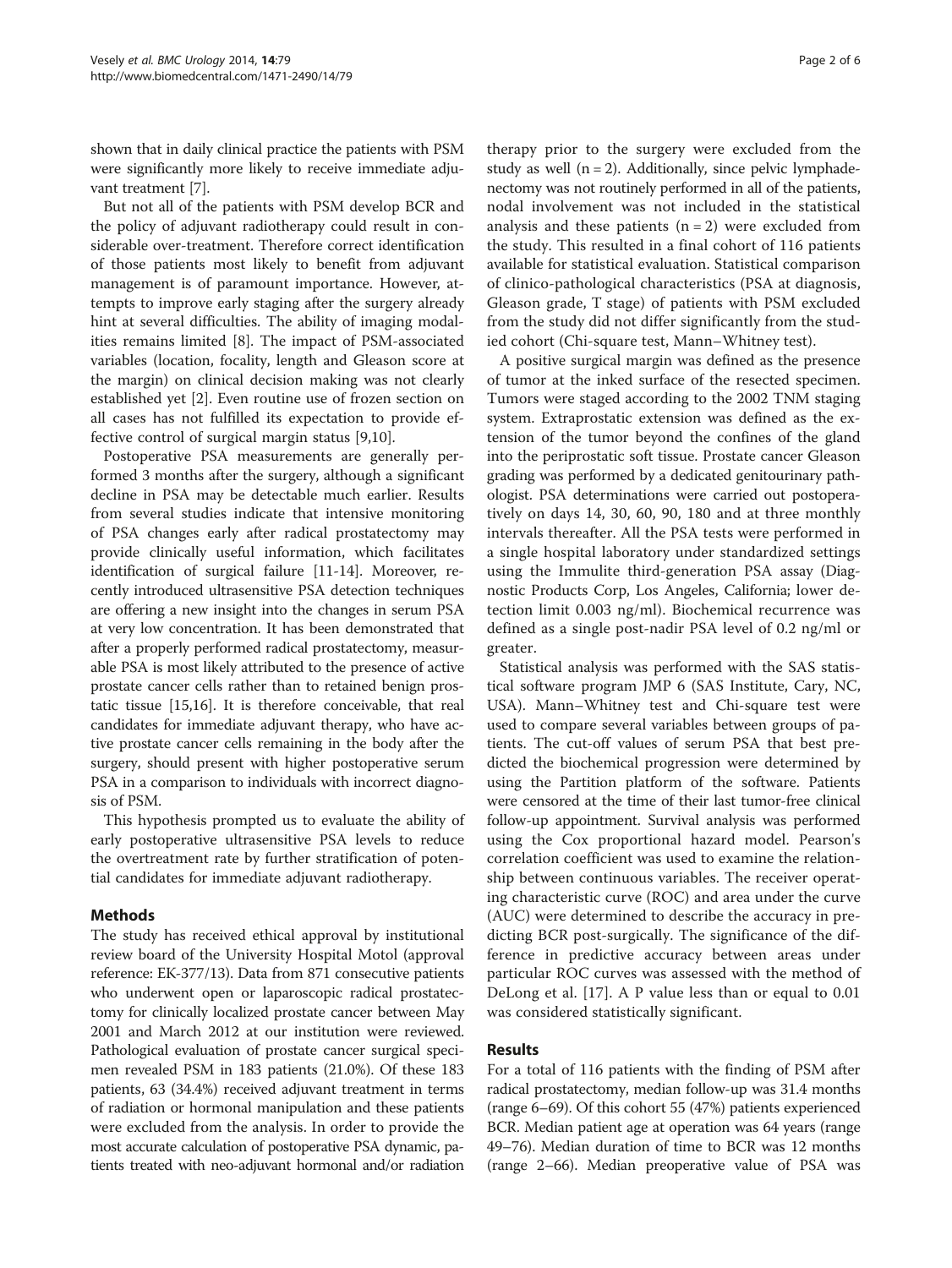9.2 ng/ml (range 2.8-38.2). Considering the clinical stage the distribution of the patients was as follows: T1c  $(n = 64)$ , T2a  $(n = 28)$ , T2b  $(14)$  and T2c  $(n = 10)$ . The frequency of BCR did not differ significantly  $(p = 0.08)$  between clinical T categories: T1c (38%), T2a (54%), T2b (71%) and T2c (60%). Pathological examination of the species revealed Gleason score ≥7 in 59 (51%) patients, extraprostatic extension in 51 (43.9%) patients and seminal vesicle invasion in 11 (9.48%) patients. Except at day 14, postoperative PSA levels were identified to be significantly associated with observation of BCR  $(P < 0.001)$ , while other conventional clinicopathologic variables failed to reveal significance (Table 1). Of all PSM locations, 15 (13%) were apical, 20 (17%) at the bladder neck and 81 (70%) at the posterolateral site. A total of 46 patients (40%) had  $PSM \leq 1$  mm. Neither the location ( $p = 0.216$ ) nor the extent of PSM ( $p = 0.405$ ) had any significant impact on the frequency of BCR. There were 36 men with the combination of all the adverse pathologic features (PSM and Gleason score  $\geq 7$  and extraprostatic extension) and these patients did not experienced significantly different rate of BCR (55%) in the comparison with the rest of the cohort  $(44\%, P = 0.293)$ . Calculated cut-off values for particular PSA measurement on day 14, 30, 60, 90 and 180 were 0.707 ng/ml, 0.073 ng/ml, 0.041 ng/ml, 0.012 ng/ml and 0.021 ng/ml, respectively.

The ability of postoperative PSA values to predict surgical failure was tested in the Cox proportional model. Apart from non-significant result for PSA at day 14, the risk of surgical failure predicted by PSA was increasing gradually with the time distance from the surgery (Table [2\)](#page-3-0). Correlation between the preoperative PSA and postoperative ultrasensitive PSA was significant only on day 14 ( $r = 0.64$ ,  $P < 0.001$ ) and day 30 ( $r = 0.22$ , P < 0.01), while at day 60 ( $r = 0.05$ , P = 0.61), day 90

 $(r = 0.013, P = 0.89)$  and day 180  $(r = 0.16, P = 0.10)$  no significance was found.

Calculated AUC values for PSA cut-offs on day 14, 30, 60, 90 and 180 were 0.58 (95% CI: 0.45-0.69; P = 0.259), 0.74 (95% CI: 0.64-0.82; P < 0.001), 0.84 (95% CI: 0.75- 0.91; P < 0.001), 0.84 (95% CI: 0.75-0.90; P < 0.001) and 0.91 (95% CI: 0.84-0.96; P < 0.001), respectively. ROC curves and calculated AUC values are depicted in Figure [1](#page-3-0). Positive/negative predictive values for particular PSA cut-offs on day 14, 30, 60, 90 and 180 were 73%/63%, 81%/72%, 96%/67%, 73%/90% and 83%/87%. Calculated PSA decline adjusted for preoperative baseline (PSA on particular measurement day/preoperative PSA) did not improve the prediction of BCR. Calculated AUC values for PSA decline cut-offs on day 14, 30, 60, 90 and 180 were 0.52 (95% CI: 0.40-0.64; P = 0.745), 0.72 (95% CI: 0.62-0.80; P < 0.001), 0.82 (95% CI: 0.73-0.89; P < 0.001), 0.82 (95% CI: 0.73-0.88; P < 0.001) and 0.88 (95% CI: 0.81-0.94; P < 0.001), respectively.

Applying the PSA cut-off at day 30 as the indicator for adjuvant radiotherapy would result in the decrease of overtreatment from 61 patients (53%) to 8 patients (19%). From 21 patients (28%) who would stay undertreated, 18 patients would reveal the PSA progression at day 90 while only 2 patients would stay undertreated to late appearance of BCR after 39 and 48 months. Only 1 out of 16 patients who presented at day 30 with PSA ≤0.01 ng/ml developed BCR during the follow-up.

#### **Discussion**

The removal of the entire prostate gland is a primary goal of radical prostatectomy. A positive surgical margin is defined as the presence of tumor at the inked surface of the resected specimen and as such implies inadequate cancer clearance. Despite advances in surgical techniques

|  |  |  |  |  |  |  | Table 1 Differences in potential predictive parameters according to the appearance of BCR |  |
|--|--|--|--|--|--|--|-------------------------------------------------------------------------------------------|--|
|--|--|--|--|--|--|--|-------------------------------------------------------------------------------------------|--|

| <b>Parameters</b>                   | <b>BCR</b>                | <b>BCR-free</b>           | p value  |
|-------------------------------------|---------------------------|---------------------------|----------|
| n                                   | 55                        | 61                        |          |
| Pre-operative PSA (ng/ml, range)    | 9.20 (2.85-38.20)         | 7.60 (3.08-59.7)          | 0.172    |
| Pathologic Gleason sum ≥ 7          | 27 (49.1%)                | 32 (52.5%)                | 0.717    |
| Pathologic extraprostatic extension | 25 (45.5%)                | 26 (42.6%)                | 0.393    |
| Seminal vesicle invasion            | 8 (14.5%)                 | 3(5%)                     | 0.077    |
| PSA – day 14 (ng/ml, range)         | 0.298 (0.071-1.940)       | $0.238(0.045 - 3.020)$    | 0.264    |
| PSA - day 30 (ng/ml, range)         | $0.085(0.008 - 0.747)$    | $0.022$ (0.003-0.692)     | < 0.0001 |
| PSA – day 60 (ng/ml, range)         | $0.041$ (0.003-0.882)     | $0.010(0.003 - 0.618)$    | < 0.0001 |
| PSA - day 90 (ng/ml, range)         | $0.042$ $(0.003 - 1.010)$ | $0.008$ $(0.003 - 0.853)$ | < 0.0001 |
| PSA - day 180 (ng/ml, range)        | $0.013$ (0.015-1.167)     | $0.011$ $(0.003 - 0.931)$ | < 0.0001 |
| PSA nadir (ng/ml, range)            | $0.022$ (0.003-0.137)     | $0.007$ (0.003-0.039)     | < 0.0001 |
| Time to PSA nadir (months, range)   | $2(0.5-3)$                | $2(1-12)$                 | 0.005    |

BCR, biochemical recurrence; PSA, prostate specific antigen;

Data presented as n (%) or median (range).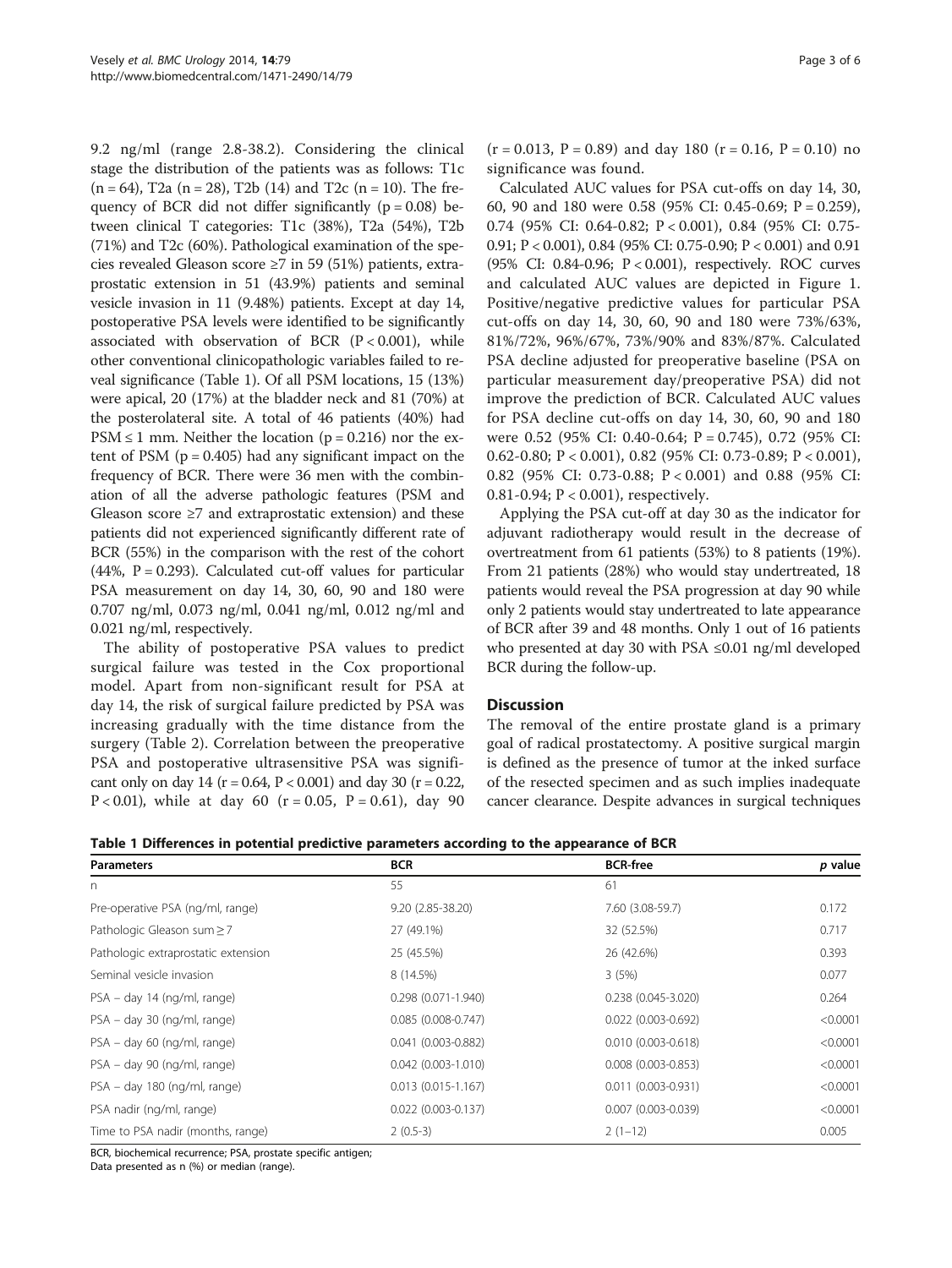<span id="page-3-0"></span>Table 2 Cox regression analyses of PSA cut-offs at particular postoperative measurement day as a predictor of BCR

| <b>Parameters</b>           | <b>Hazard ratio</b> | p value |
|-----------------------------|---------------------|---------|
| PSA - day 14 (0.707 ng/ml)  | 2.60 (1.24-5.56)    | 0.133   |
| PSA - day 30 (0.073 ng/ml)  | 4.35 (2.39-8.06)    | < 0.001 |
| PSA - day 60 (0.041 ng/ml)  | 9.59 (5.15-17.95)   | < 0.001 |
| PSA - day 90 (0.012 ng/ml)  | 12.34 (4.98-41.09)  | < 0.001 |
| PSA - day 180 (0.021 ng/ml) | 12.85 (6.29-29.82)  | < 0.001 |

BCR, biochemical recurrence; PSA, prostate specific antigen; PSM, positive surgical margins.

Data presented as PSA-measurement day (cut-off value) and hazard ratio (95% confidence interval).

and the significant stage shift in newly diagnosed prostate cancer in the last decade, PSM are still reported in 11–38% of patients who have undergone RP [\[1,2](#page-5-0)]. Comparable results were found in the present study, where PSM was diagnosed in 21% of patients after radical prostatectomy.

Although the true impact of a PSM remains controversial, many authorities agree it presents a significant risk of biochemical and subsequent clinical relapse. Authors from Johns Hopkins Hospital reported 79% of men with negative margins were progression-free over a 10 year period compared with 55% of those with positive

margins [[18\]](#page-5-0). Others have demonstrated similar findings [[3,19](#page-5-0)]. However not every patient will suffer eventual disease recurrence and the policy of adjuvant radiotherapy could result in considerable over-treatment. In the observation arms of large randomized trials where highrisk patients were involved, up to 52% did not show a BCR during the follow-up [\[20](#page-5-0)]. However, some results of these trials are conflicting due to the differences in the number and type of adverse pathologic characteristics included [\[21](#page-5-0)]. It has been demonstrated that in daily clinical practice, positive surgical margins present an independent predictor of secondary prostate cancer treatment [[7\]](#page-5-0). Therefore, in our study we based the analysis only on a cohort of patients with the diagnosis of PSM and we found out that potential adjuvant radiation would result in overtreatment in the majority of the patients (53%).

Several explanations may explain why a positive margin is not always associated with the recurrence of cancer. It has been proposed that ischemia and fibrosis as a consequence of the surgery may destroy small areas of residual carcinoma [\[22](#page-5-0)]. Possible disruption of additional tissue covering cancer cells during all the handling of the specimen by surgeons, nurses and pathologists may result in inadvertent damage leading to the false impression of PSM. Finally the experience of the reading pathologist and the type of classification may influence the

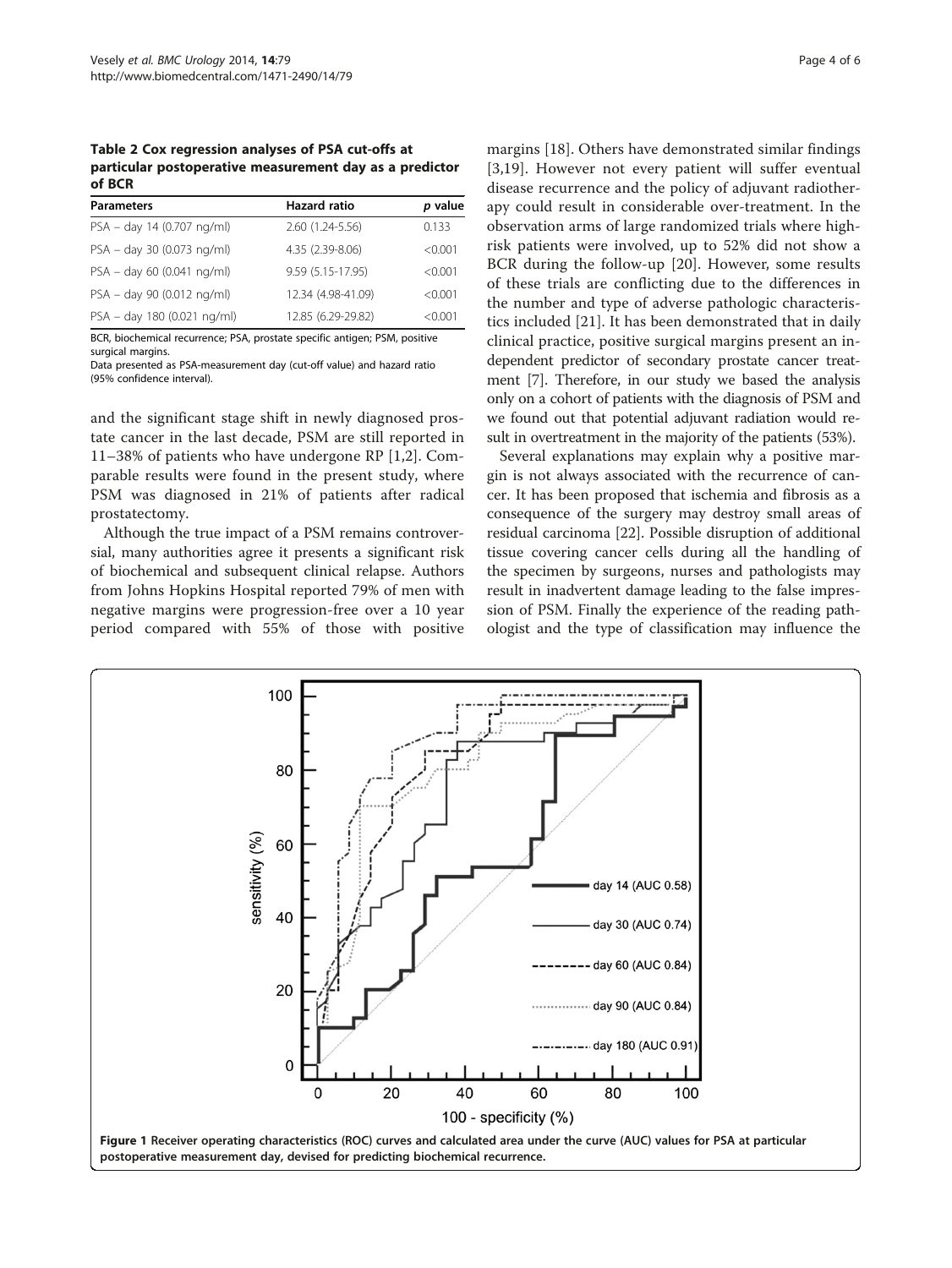accuracy of surgical margin diagnostics. Nevertheless, the question remains how to reliably identify patients with residual prostate cancer cells in the surgical bed who would be the best candidates for immediate adjuvant treatment.

The ability of imaging modalities in the staging process of prostate cancer remains limited. Current imaging devices are not endowed with sufficient resolution to detect extraprostatic extension, which is often microscopic [[8](#page-5-0)]. Several groups have highlighted potential prognostic value of additional pathological factors such as the location, extent and number of positive margins [\[19,23](#page-5-0)]. However, the subclassification of positive margins has not been standardized and there is no general consensus in the literature on how specific PSM-associated prognostic variables influence BCR or assist in clinical decisionmaking [[2\]](#page-5-0). Intraoperative frozen section biopsy has been recommended in radical prostatectomy. However, routine use of frozen section on all cases to be "sure" of getting negative margins has not fulfilled its dream [[9,10](#page-5-0)]. A number of authors have described prognostic significance of PSM after adjusting for other clinical and pathological variables. The Johns Hopkins group demonstrated the effect of Gleason grade on outcome in men with positive margins. They reported positive surgical margins had no impact on 10 y probability of biochemical recurrence in men with Gleason score less than 7 [[24\]](#page-5-0). Conversely, in our series of men with PSM, we have not noted any impact of age, Gleason score and/or the extraprostatic extension of the prostate cancer on the frequency of BCR. Ultrasensitive PSA assessed early after the operation was the only variable predicting the disease progression.

With removal of all the prostate cancer tissue, the serum PSA should rapidly decline to zero, or at least very close to zero within 2 to 6 weeks following radical prostatectomy. However, general recommendation advises to perform the first PSA check at 3 months after the surgery, although a significant decline in PSA and even the PSA nadir may be reached a few weeks prior to this point [\[11\]](#page-5-0). These results prompted us to investigate the PSA kinetics early after the surgery, starting with the first measurement at day 14. Our data demonstrate that PSA at day 14 is not offering valuable prognostic information regarding the outcome of the surgery. However, as time from surgery increased, the predictive power of ultrasensitive PSA measurements increased. For example, the calculated AUR for day 30 and day 60 were 74% and 84%, respectively. Serum PSA at early moments after the surgery may be influenced by the clearance of PSA, which was produced by the tissue of ablated prostate. This is compatible with our finding that preoperative PSA correlated only with postoperative PSA at day 14 and at day 30.

It has been shown that retained benign prostatic elements are an unlikely source of elevated PSA levels in

men who have undergone radical prostatectomy. In a study of Godoy et al. only 0.3% out of 331 men with low-risk prostate cancer had developed a measurable PSA level after radical prostatectomy [\[16\]](#page-5-0). Odisho et al. have reviewed 274 patients with benign glandular tissue at the surgical margin after radical prostatectomy. They concluded that this finding was not associated with postoperative elevation of PSA [[15\]](#page-5-0). Thus, it seems that the only significant source of PSA after radical prostatectomy may be retained malignant cells and PSA kinetics early after the surgery are key to identification of patients with prostate cancer who have received failed prior therapy. In a series of Hong et al. there were 106 (27.6%) subjects who had a positive surgical margin after radical prostatectomy. Among these men, 45 patients, who showed undetectable ultrasensitive PSA nadir (PSA < 0.001 ng/ml) during the postoperative follow-up, demonstrated a significantly higher rate of 3 year biochemical recurrence-free survival compared with 61 men who did not (94.1% vs 57.1%, P < 0.001). In line with these results we observed that only 1 of 16 patients who reached PSA  $\leq 0.01$  ng/ml at the first month after the surgery experienced BCR during the follow-up.

This study has several potential limitations. These include limitations inherent to any retrospective study. There were no strict criteria for subjecting the patients with PSM after radical prostatectomy to adjuvant therapy during the whole study period. It may be argued that by doing so some patients with PSM who received adjuvant treatment were at high risk of the recurrence and they were excluded from the analysis. However, the comparison of clinicopathological characteristics did not reveal any significant difference between studied group of patients and those who underwent immediate secondary therapy after the surgery. Another limitation of our study was the relatively short mean follow-up of 31 months. Several investigators have reported that most biochemical recurrences are detected within the first 3 years after radical prostatectomy [\[25](#page-5-0)]. Nevertheless, presented results should be analyzed with caution, as patients with BCR do not necessarily share the same long-term cancer outcomes. Our results will need re-evaluation as our follow-up matures to yield meaningful data on cancer specific survival, as the most relevant endpoint.

## Conclusions

The present study provides insights into the role ultrasensitive serum PSA measurements plays in determining who will develop BCR after radical prostatectomy and, such as, be candidates for secondary treatment. The kinetics of postoperative PSA decline may allow better stratification of patients who would benefit from immediate radiation therapy.